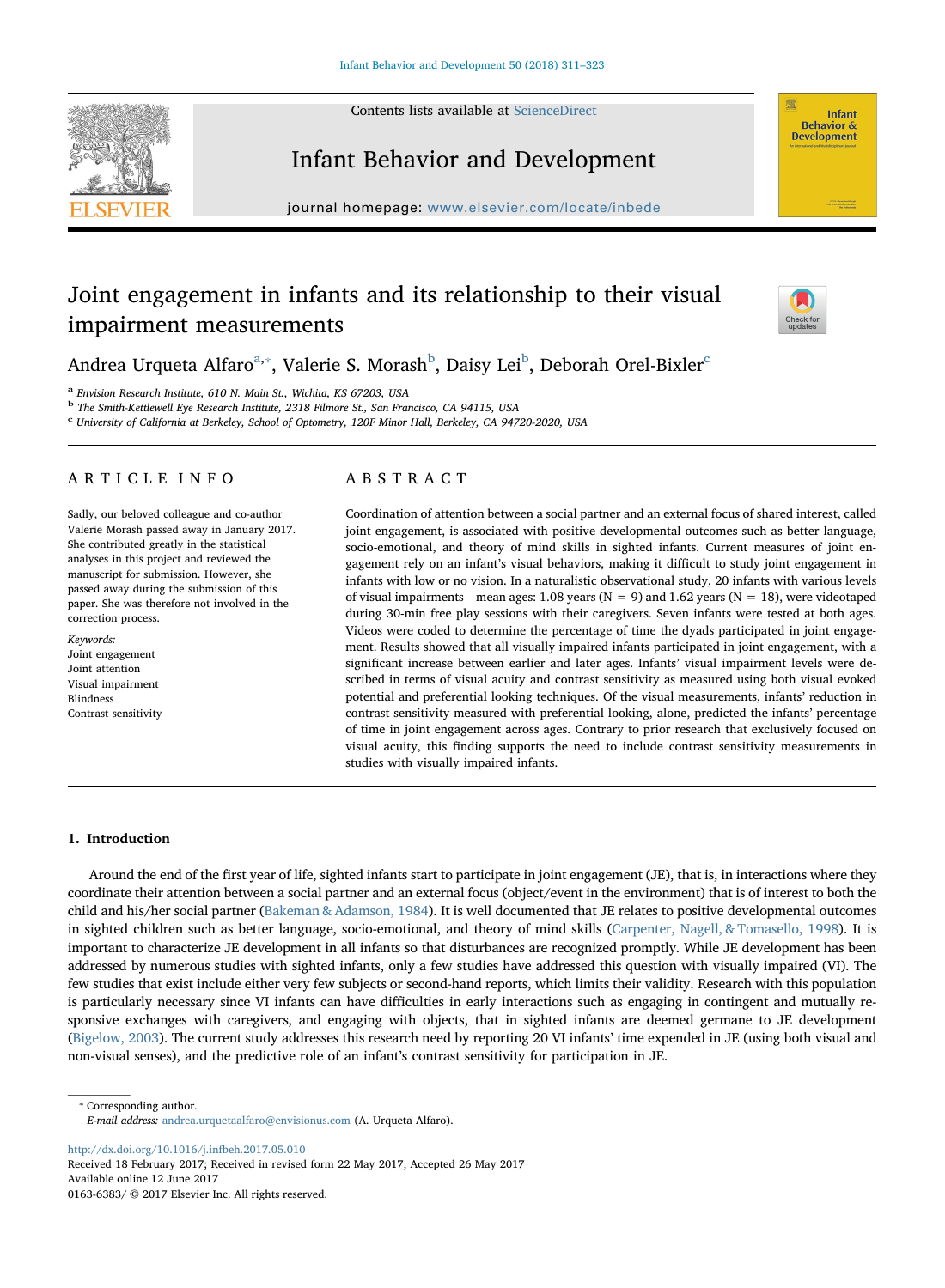## 1.1. JE in sighted infants

Developmentally, infants first participate in "supported" joint engagement (SJE). SJE depends on the social partner attracting the attention of infants to his/her actions with objects. Although the child is aware of the caregiver's action with respect to the object, the child's attention remains primarily on the object. Later in development, infants participate in "coordinated" joint engagement (CJE). In CJE, infants themselves can initiate the sharing of attention and overtly acknowledge the social partner's participation in their common engagement ([Adamson, Bakeman, Deckner & Nelson, 2012;](#page-11-3) [Bakeman & Adamson, 1984, 1986\)](#page-11-0). In research with sighted infants, indexing of such acknowledgement has heavily relied on the child's gazing back and forth between social partner and object ([Carpenter et al., 1998\)](#page-11-1). This same behavior is utilized to index the concept of "joint attention". Despite this common index, authors vary in their claims as to what this milestone implies for children's social cognition. For some joint attention authors [\(Carpenter et al.,](#page-11-1) [1998\)](#page-11-1), it implies that the child has an initial understanding of others as intentional agents in the sense of having goals and mental representations that inform their actions. For coordinated joint engagement authors, it implies that the child voluntarily and repetitively notices the social partner's role in their attention to a common focus without claiming the child understands others as intentional agents [\(Bakeman & Adamson, 1984\)](#page-11-0). By the last half of the second year, symbols are being incorporated within JE ("symbol-infused"), allowing for communication regarding absent or imaginary references [\(Adamson, Bakeman, & Deckner, 2004\)](#page-11-4). Evidence shows a relationship between JE and healthy development. Sighted infants' participation in CJE and symbol-infused SJE correlates positively to their receptive and expressive language at later ages [\(Adamson et al., 2004; Mundy et al., 2007](#page-11-4)). They show more "functional play" (using objects in conventional ways) during CJE and more stereotypical play outside of it ([Bigelow, 2004\)](#page-11-5). Participation in CJE and symbol-infused JE correlates positively with sighted infants' performance at preschool age in theory of mind tests [\(Charman et al., 2000](#page-11-6); [Nelson, Adamson, & Bakeman, 2008](#page-12-0)). Participation in CJE in infancy positively correlates to emotional regulation skills at both concurrent and later ages [\(Morales, Mundy, Crowson, Neal, & Delgado, 2005;](#page-12-1) [Vaughan Van Hecke et al.,](#page-12-2) [2012\)](#page-12-2).

#### 1.2. Risk factors in VI infants

Prior to JE, sighted infants participate in contingent and mutually responsive exchanges with caregivers ([Adamson & Mc Arthur,](#page-11-7) [1995\)](#page-11-7). VI infants are at risk of engaging less in such interactions because several behaviors reported in these infants, when interpreted by caregivers as lack of interest, decrease positive social exchanges [\(Warren, 1984](#page-12-3)). These behaviors include: responding to social interaction with decreased/absent eye contact, gaze or smiling [\(Lueck, Chen, Kekelis, & Hartman, 2008\)](#page-12-4); averting gaze and turning head/body away from caregivers; and initiating play interactions with their mothers less often than sighted peers ([Cass, 1998;](#page-11-8) [Kekelis & Anderson, 1984; Rogers, 1988; Rogers & Puchalski, 1984](#page-11-8)). However, it is unclear whether this perceived lack of interest in social interactions is a result of an observer's biases regarding what indexes an infant's interest. VI infants demonstrate interest in objects or people by active tactile exploration [\(Fraiberg, 1977\)](#page-11-9); react to mother's approach by increasing motor activity [\(Preisler,](#page-12-5) [1990\)](#page-12-5); and initiate communication with caregivers as frequently as sighted peers (Pérez-Pereira & Conti-Ramsden, 2005). Prior to JE, sighted infants also experience how their behaviors impact their social partners by seeing how others react to their own facial expressions. Since VI infants have reduced or no access to such visual cues, if their social partners do not use other cues, these infants will have fewer opportunities to perceive their actions as having an effect on others [\(Bigelow, 2003\)](#page-11-2). However, there is evidence that caregivers can learn to interpret and sensibly respond to VI infants' signals through non-visual means [\(Als, Tronick, & Brazelton,](#page-11-10) [1981;](#page-11-10) [Loots, Devisé, & Sermijn, 2003\)](#page-11-11).

JE requires participants to recognize when others attend to an external focus. VI infants risk engaging less with objects; reaching for objects in sighted peers is observed by 4–6 months of age, whereas reaching upon hearing objects' sound cues emerges later—10- 12 months—in both sighted and visually impaired children [\(Warren, 1984](#page-12-3)). A connection between VI infants' advancements in object permanence and JE was reported in two congenitally blind infants. These infants' CJE and object permanence were assessed longitudinally. CJE was observed only after infants had started reaching for objects on sound cues [\(Bigelow, 2003](#page-11-2)). VI infants can also have less experiences encountering objects in the environment because they may achieve independent locomotion at later ages than sighted peers [\(Brambring, 2006](#page-11-12)). When VI infants attend to external foci, caregivers can have difficulties identifying infants' attentional cues and/or responding in ways within infants' perceptual capabilities ([Bigelow, 2003; Preisler, 1990](#page-11-2)).

There is evidence that VI infants develop JE more slowly than sighted peers. Social games between VI infants and their caregivers over-rely on repetitive vocal games, to the detriment of games involving objects ([Dale & Salt, 2007](#page-11-13)). In a study of 10 VI children, 1 year-old blind infants had difficulties sharing attention on objects, and even very low vision positively impacted this ability [\(Preisler,](#page-12-5) [1990\)](#page-12-5). A study of two congenitally blind infants reported emergence of CJE at later ages than in sighted peers (18 and 23 months versus 12 months, [Bigelow, 2003\)](#page-11-2). One-to-three-year-old children who have only light perception or worse visual condition had significantly lower CJE skills scores than sighted peers (Dale, Tadić[, & Sonksen, 2013\)](#page-11-14). Compared to sighted peers, VI preschool children scored significantly lower in their ability to establish and maintain CJE (Tadić[, Pring, & Dale, 2009](#page-12-6)).

Two other lines of research indicate the risk of JE development in VI infants. First, atypical JE is part of the developmental regression/stasis reported in a sub-group of blind/severely visually impaired infants [\(Cass, Sonksen, & McConachie, 1994;](#page-11-15) [Dale, 2005;](#page-11-16) [Dale & Sonksen, 2002](#page-11-16)). Second, atypical JE in VI infants, compared to their sighted peers' developmental patterns, is considered by some authors "autistic-like", and used by clinicians to diagnose autism [\(Hobson, 2005; Naber et al., 2007;](#page-11-17) for a contrasting perspective see [Pérez-Pereira and Conti-Ramsden, 2005](#page-12-7)). Normative development of JE in VI infants has not been fully characterized, and is currently assessed by comparing it to what is typical in sighted infants. This is problematic. Comparisons between the population of VI children and that of typically sighted children can shed light on the similarities and divergences in their normative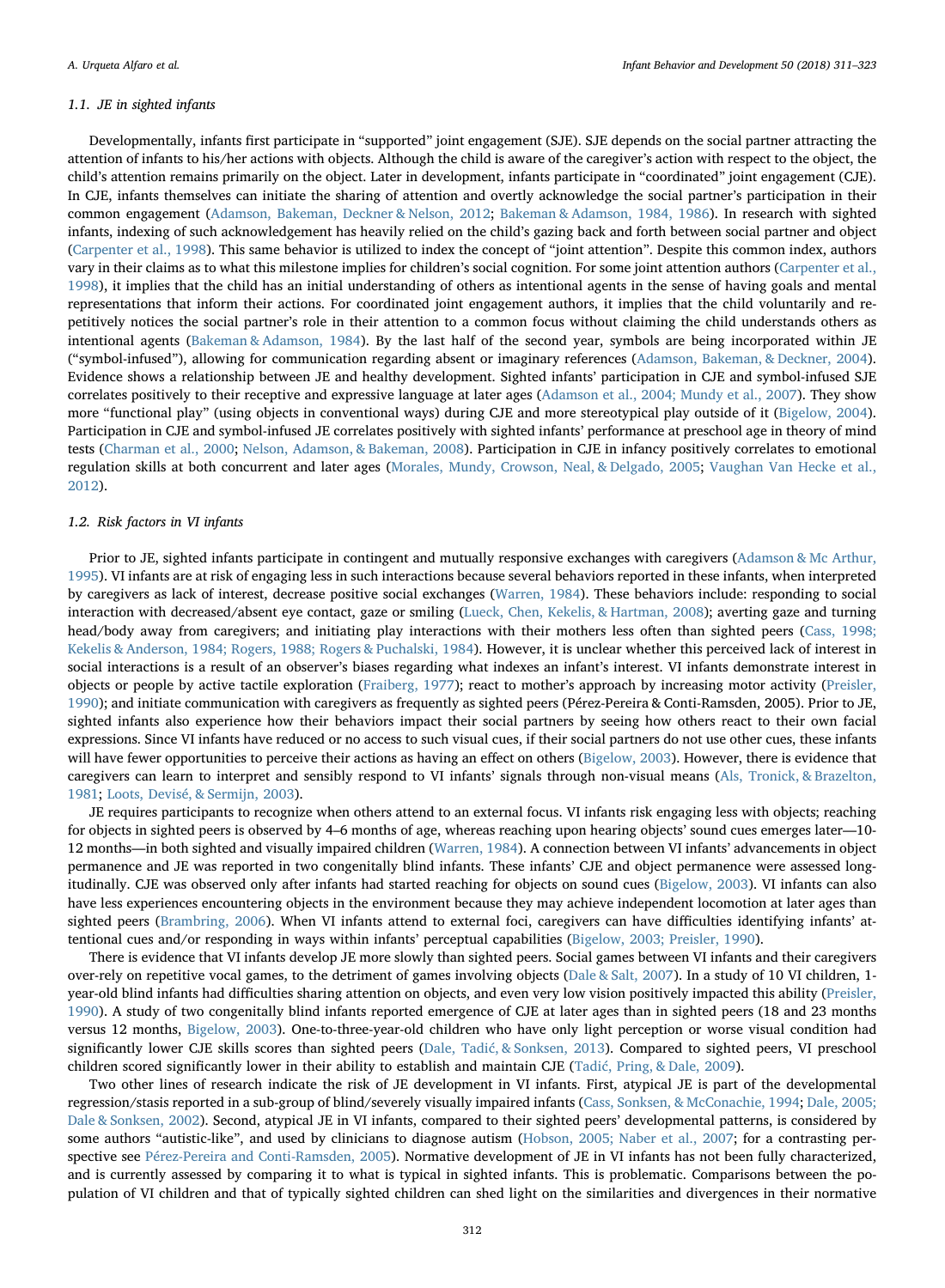developments. They can also advance our understanding of developmental processes by documenting how pathways different than the ones found in sighted children lead to equivalent developmental outcomes. However, findings on sighted infants cannot be used as the standard against which to determine what is normal or abnormal in a VI infant's development. As [Warren \(1978\)](#page-12-8) argued, the environment to which VI children adapts in presents them with a set of different challenges than the ones faced by their sighted peers. If VI children take longer to demonstrate JE, it may be due to the different demands this posits in children who rely on haptic and auditory information. Without knowledge of normative JE development in this population, VI infants are at risk of both being misdiagnosed as autistic and missing intervention warranted by true abnormalities.

Research on this topic is also needed to inform current theories of joint engagement, which hardly consider the role of senses other than vision. To index infants' attentional focus, researchers have most often considered infants' direction of gaze to be the least ambiguous indicator. This is particularly evident in studies that index pre-verbal infants' acknowledgement of the shared focus by the infants' gaze switching between a toy and their social partner ([Carpenter et al., 1998](#page-11-1)). By definition, JE can be established using nonvisual cues; for instance, when a child feels that his/her hand and an adult's hand are tactually exploring the same object. Although some research acknowledges the limitations of focusing on infants' visual behavior [\(Adamson & Bakeman, 1985; Adamson et al.,](#page-11-18) [2004; Carpenter et al., 1998\)](#page-11-18), and documents JE episodes in which sighted infants attend to adult's voice but not direction of gaze ([Leekman & Wyver, 2005](#page-11-19); [Rossano, Carpenter, & Tomasello, 2012](#page-12-9)), most research has focused on "visual" joint engagement. Thus, current theories provide an incomplete explanation and may overemphasize the role of vision.

The current study had two goals. The first goal was to contribute to the characterization of JE development in VI infants. We documented in 20 VI infants (without additional disabilities) the ages at which they demonstrated JE and the percentages of time they participated in JE. VI infants and caregivers were videotaped at home during a 30-min free play session with two sets of toys. Free play was used because we were interested in the amount of time VI infants and their caregivers shared attention when left to their own devices. Since most VI children have residual vision, our purpose was not to focus solely on JE through non-visual means, but rather to report JE irrespective of what senses the VI children used. In sighted infants, participation in JE increases with age ([Adamson et al., 2014\)](#page-11-20). To test the hypothesis that JE increases with age in VI infants, we compared percentage of time in JE between the two ages tested:  $1.08$  (SD = 0.12) and  $1.62$  (SD = 0.23).

The second goal was to investigate the hypothesis that contrast sensitivity (ability to detect differences in the brightness of or subtle shades of gray in large objects) is a stronger predictor of JE than visual acuity (vision for detail). Unlike previous studies that only reported visual acuity (VA) to determine the extent of infants visual impairment, the current investigation also measured contrast sensitivity (CS). We related infants VA and CS to the amount of time they participated in JE. We chose not to measure only VA because VI children's visual impairment may impact visual ability beyond the effect of visual acuity reduction. We focused on CS because it is a better predictor of visual attention than VA [\(Orel-Bixler, Haegerstrom-Portnoy, & Dornbush, 1983](#page-12-10)), and due to its relevance for discriminating objects against backgrounds, navigating the environment (e.g., seeing stairs and curbs), and detecting the faint shadows in faces that carry the visual information related to facial expressions ("[Lea Contrast Sensitivity,](#page-11-21)" n. d.; [Orel-Bixler,](#page-12-11) [2014\)](#page-12-11). We hypothesized that CS plays a role in JE because of the relevance of CS to experiences that in sighted children are deemed germane to JE development, specifically: finding objects, moving in space, and attending to others facial expressions.

## 2. Methods

## 2.1. Participants

Sample design considered the following. First, VI infants show a wide range of visual acuity, including no light perception (total blindness), low vision (warranting accommodations like braille), and VI (reduced visual acuity requiring large print or > 3x magnification). A minority of VI children are totally blind ([Lueck, 2004\)](#page-12-12). The way visual impairment influences development varies greatly depending on residual vision; skills achieved by VI infants at later ages than sighted peers show the greatest lags in those with most severe VI [\(Dale & Salt, 2007](#page-11-13)). Therefore, we report on a sample of infants with a range of visual impairment based on visual acuity. Second, children with similar VI levels can develop at different rates depending on their families' access to developmental counseling ([Warren, 1984\)](#page-12-3). Thus, our sample includes VI infants that were receiving similar types of counseling. Lastly, research with children who are solely visually impaired is challenging since they are a low incidence population, and in western societies the majority of these children have additional disabilities ([Sonksen & Dale, 2002](#page-12-13)). Understandably, previous studies that included behavioral observation measurements of JE included small samples. [Bigelow \(2003\)](#page-11-2) reported on 2 congenitally blind infants and [Preisler \(1990\)](#page-12-5) reported on 7 blind and 3 severely VI infants. We investigated a larger sample than in previous studies and included infants with visual impairment of varying severity.

We collected data from 20 VI infants (10 female, 10 male) with no additional disabilities (per infants' medical records and/or caregiver report). Due to the low incidence of this population, they were recruited either as longitudinal ( $N = 7$ ) or cross-sectional subjects (N = 13), per caregiver's preference. Six were White, 5 Hispanic, 2 Asian, 1 African-American, and the remaining 6 were of more than one race/ethnicity. Sixteen infants were born full term. Four were born prematurely, mean gestational age of 30.75 weeks (range: 24–34 weeks). Reported ages were corrected for prematurity by subtracting the number of weeks infants were born prematurely from their chronological ages (Emory Department of Pediatrics, n. d.). All but two of the infants were receiving in-home intervention, ranging from one to two 60-to-90-min monthly visits by specialists in VI children. The other two infants were being counseled on a less regular basis. Eighteen caregivers were the biological mothers, one was the adoptive mother, and one was the biological father.

The University of California, Berkeley Committee for the Protection of Human Subjects approved the study's protocol. Infants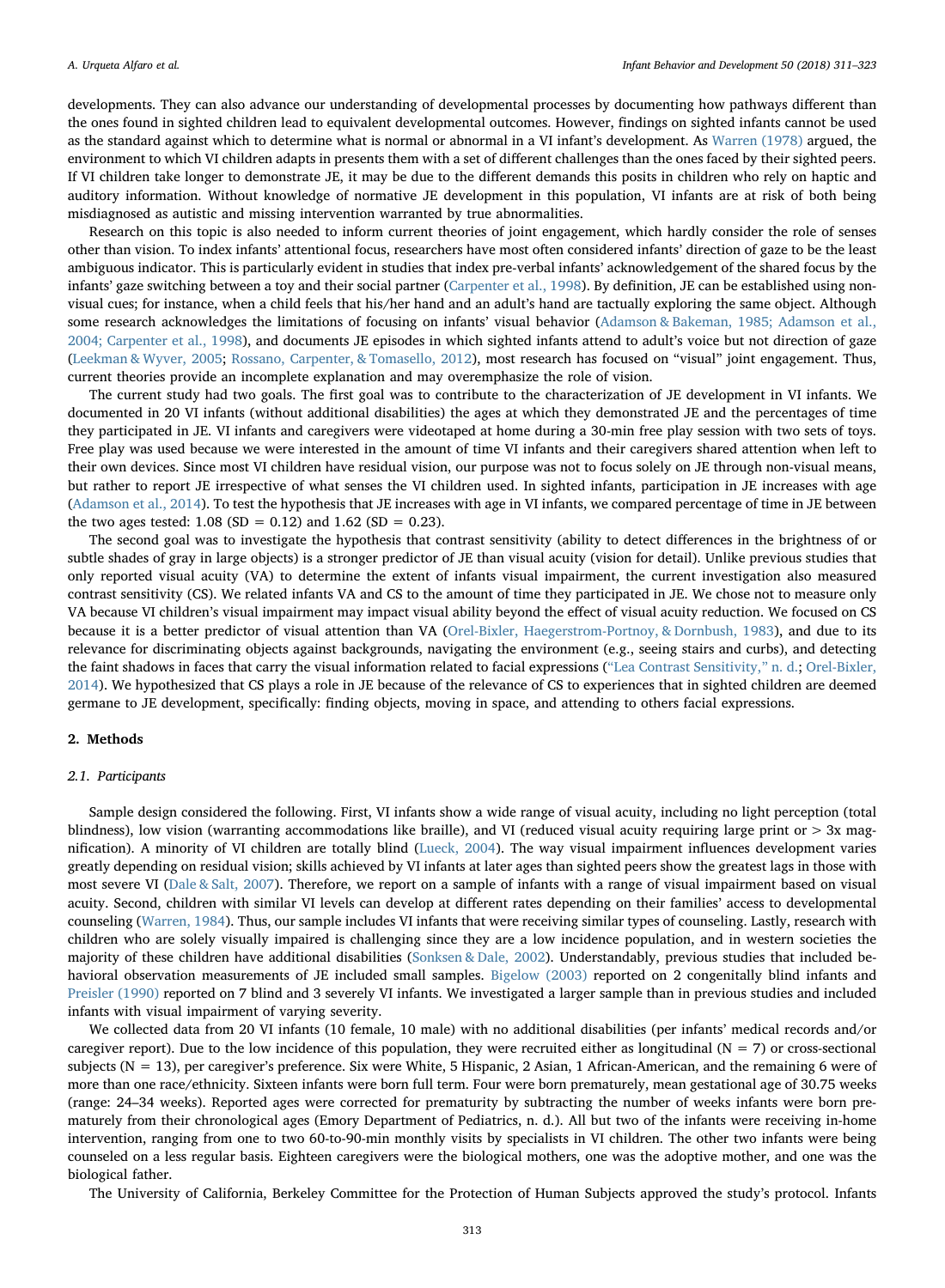#### <span id="page-3-0"></span>Table 1

Subjects' ages and visual diagnoses.

| Subject Number | Age $1 N = 9 M = 1.08 SD = 0.12 Age$<br>Range = $[0.91, 1.24]$ | Age $2 N = 18 M = 1.62 SD = 0.23$<br>Age Range = $[1.36, 2.27]$ | Diagnosis                                                 |
|----------------|----------------------------------------------------------------|-----------------------------------------------------------------|-----------------------------------------------------------|
| 1              | 1.15                                                           | 1.57                                                            | Oculocutaneous Albinism                                   |
| 2              | 0.91                                                           | 1.42                                                            | Oculocutaneous Albinism                                   |
| 3              | —                                                              | 2.27                                                            | Familial Exudative Vitreoretinopathy, Aphakia             |
|                | 1.03                                                           | 1.49                                                            | Optic Nerve Hypoplasia, Septo-Optic Dysplasia             |
| 5              | 1.24                                                           | 1.53                                                            | Optic Nerve Hypoplasia                                    |
| 6              | 1.09                                                           | 1.51                                                            | Oculocutaneous Albinism                                   |
| 7              | —                                                              | 1.52                                                            | Cortical Visual Impairment                                |
| 8              | 1.00                                                           | 1.5                                                             | Infantile Nystagmus Syndrome                              |
| 9              | —                                                              | 1.44                                                            | Right eye cataract, Macular scarring                      |
| 10             | 1.24                                                           | $\overline{\phantom{0}}$                                        | Norrie's; bilateral retinal dysplasia, cataracts, aphakia |
| 11             | 0.98                                                           | 1.51                                                            | Right eye Prosthesis, Left eye Iris & Retinochoroidal     |
|                |                                                                |                                                                 | Coloboma                                                  |
| 12             |                                                                | 1.8                                                             | Retinopathy of prematurity with bilateral retinal         |
|                |                                                                |                                                                 | detachments, Right eye cataract, Left eye complete        |
|                |                                                                |                                                                 | corneal opacity                                           |
| 13             |                                                                | 2.01                                                            | Cat Eye Syndrome                                          |
| 14             |                                                                | 1.66                                                            | Oculocutaneous Albinism, Nystagmus                        |
| 15             |                                                                | 1.83                                                            | Familial Exudative Vitreoretinopathy                      |
| 16             |                                                                | 1.55                                                            | Congenital Cataracts, Aphakia, Glaucoma                   |
| 17             | 1.03                                                           | -                                                               | Optic Nerve Hypoplasia                                    |
| 18             |                                                                | 1.56                                                            | Cortical Visual Impairment, Hydrocaphalus                 |
| 19             |                                                                | 1.71                                                            | Glaucoma, Left eye Aphakia                                |
| 20             |                                                                | 1.36                                                            | Ocular Albinism, Left eye Retinal Folds                   |

—: Indicates child was not part of corresponding age group.

were recruited through the collaboration of the Blind Babies Foundation, a non-profit that provides developmental services for VI infants, and the patient population in the Infant/Toddler Clinic and the Special Visual Assessment Clinic at the UC Berkeley School of Optometry. Prior to study procedures, informed consent was obtained from infants' caregivers.

#### 2.2. Ages observed

Infants were videotaped at home interacting with their caregivers. Recordings were scheduled as closely as possible to infants' ages of 12 and 18 months. These ages were chosen because research with sighted infants shows that JE emerges toward age 12-month and it becomes more prevalent by 18-month [\(Adamson et al., 2014](#page-11-20)). The collected data was grouped into two ages by dividing the sample at the midpoint between ages 12 and 18 months (1 year, 3 months). This resulted in two age groups with means of 12 and 19 months of age. Age 1 infants were younger than 1 year, 3 months. Nine infants (6 females, 3 males) were observed at this age, mean fractional age of 1.08 (SD = 0.12). Age 2 infants were older than 1 year, 3 months. Eighteen infants (10 females, 8 males) were observed at this age, mean fractional age of  $1.62$  (SD = 0.23). Of these, 7 infants (6 females, 1 male) were also observed at age 1. [Table 1](#page-3-0) lists infants' ages and VI etiology. [Fig. 1](#page-4-0) shows the age distribution.

## 2.3. Procedures

#### 2.3.1. Observational procedure

Thirty-minute video recordings were performed at each infant's home, in a room chosen by the caregiver. Two wide-angle-lens cameras were placed in front of and behind the dyad. Twenty-seven videos were collected, mean duration of 29.9 min (SD =  $6.03$  s).

## 2.3.2. Observational conditions

Caregivers were instructed to play with their infants as they would normally do. Since VI children perform at their best with familiar objects ([Lueck et al., 2008](#page-12-4)), caregivers' were asked to use their infants' toys. To counteract differences in toy quality and quantity based on the child's socioeconomic level, caregivers were also asked to use a standard set of toys [\(Table 2\)](#page-4-1). We were not interested on the effect of the different sets of toys, so we did not counterbalance the presentation of the toys (child's and standard). Our concern was to present toys in a sequence that would more likely keep infants engaged. We reasoned that an infant would be more likely to be engaged in the second 15-min session if we presented novel toys rather than familiar toys. Thus, the order of presentation was first the child's toys, then the standard set. During the videotaping, the investigator waited in a different room.

#### 2.3.3. Video data coding

This study coded each second of time into two mutually exclusive and exhaustive codes: JE, when the child is concurrently engaged with both an object and a person; and Non-JE, when the child is engaged solely with an object, solely with a person, or solely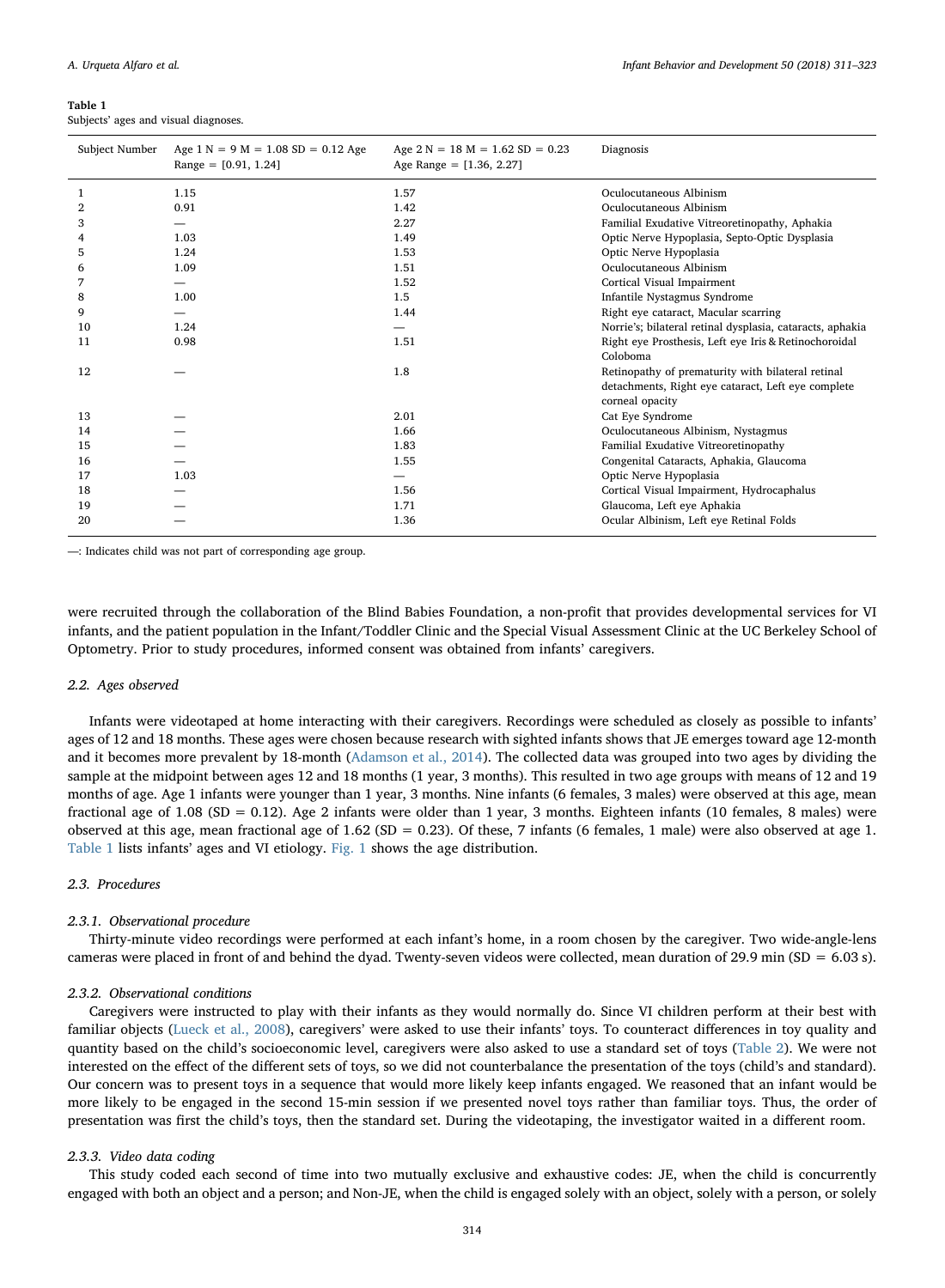<span id="page-4-0"></span>

Fig. 1. Subjects' age distribution.

with his/her own body. First, coders had to decide when a child was in an engagement state. An infant was considered to be in state of engagement given either of two indicators: a. The infant was attending to the object and/or person using any one or a combination of senses. Most VI infants in our sample had residual vision, thus attention was indexed by behaviors that could use only the visual sense, only non-visual senses, or a combination of them, for instance: turning body in the direction of speaker, exploring a toy with the hands, gazing and/or reaching toward person or object. b. The infant was performing an action that involved the object and/or person. Second, coders had to decide if the engagement state was JE or non-JE. Definitions of JE and Non-JE codes are based on the protocol developed by Bakeman and Adamson (1984; [Adamson et al., 2000](#page-11-22)). Some adaptations (described below) were done based on preliminary review of video data collected from the sample at ages not reported in this study.

## 2.3.4. Code: JE

Unlike Adamson and Bakeman's protocol (1984), this study did not differentiate between supported and coordinated JE. We considered that, before tackling the task of indexing CJE without relying on infants' visual behavior, we had to first determine if a basic coding decision of whether the VI child was in JE or not could be realized. In this study, the infant was coded in a state of JE if all three of the following conditions were met:

- The infant was engaged with the same object/event that the caregiver was engaged with. As explained above, engagement was indexed when an infant was attending with any sense(s), i.e., gazing, hand manipulation, body orientation or performing an action with an object.
- The caregiver acknowledged the infant's participation in the activity (i.e., attending to the infant's engagement with the object). For example, child and caregiver rolled a ball back and forth between them. But, if the child rolled the ball toward the caregiver, the ball touched the caregiver and as a result bounced back to the child while the caregiver was not attending to the child, JE was not coded.
- The caregiver's involvement with the object influenced the child's experience with such object by calling the infant's attention to it, and/or acting on it in a way that influenced the infant's experience of the object. For example, the caregiver shows her infant a pompom, whereupon the child attends to it. Or, the caregiver starts shaking a pompom the child was mouthing, thus changing the infant's experience of the pompom from attending solely to its physical features to observing a cultural use of it.

There are two other differences between our study's protocol and that of Bakeman and Adamson's. One, if the caregiver called the child's attention to an object and as a consequence the child attended to it, the child was considered to be in JE, even if the child did

## <span id="page-4-1"></span>Table 2

Standard set of toys.

Toy with 5 fine-motor operated pop-up figures Three mittens with different textures Red mylar pom pom Four different rattles Two books with drawings/pictures and textures Three bells of different color and sound Radio toy Metallic bowl Puffy ball (elastic) Rolling red car Six single colored cubes (wood) Four single colored cylinders (resin) Cube with textures Eight big Lego pieces Shaker Light-up toy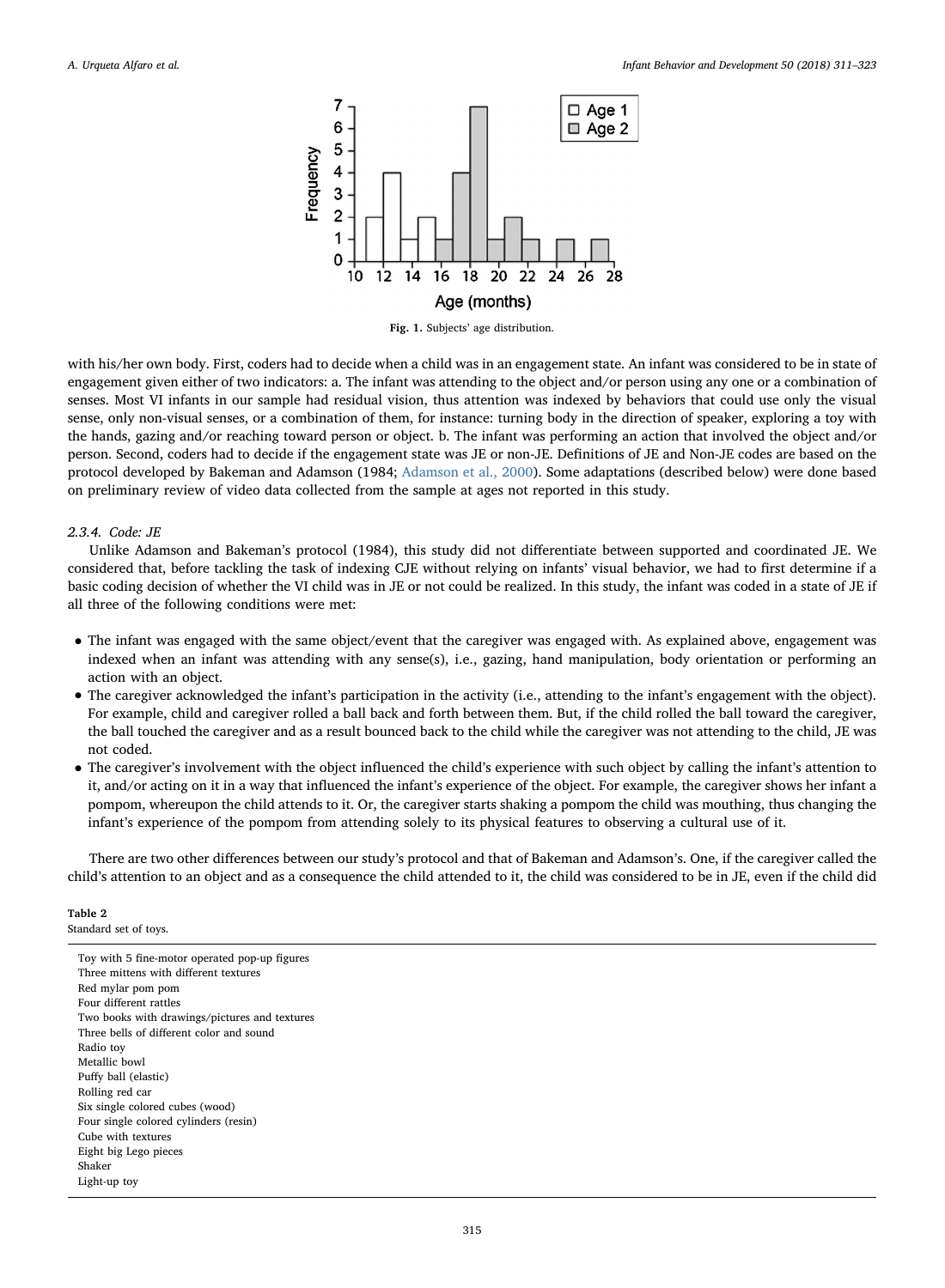<span id="page-5-0"></span>

Fig. 2. Coding decision flow chart.

not eventually manipulate the object. In the original protocol, this situation could be coded instead as "onlooking", a type of non-JE. Two, in their protocol, an engagement state must last at least 3 s. However, our preliminary video review showed that some of the infants participated in JE episodes lasting less than 3 s. It was decided that a more accurate report would include such episodes. Thus, the code JE did not have to last at least 3 s.

## 2.3.5. Code: non-JE

Following Bakeman and Adamson's protocol (1984), the infant was considered to be in a state of Non-JE if the infant was in any of the following situations: engaged only with a person or an object; searching for something to engage with without attending to an external focus for at least 3 s; crying without attending to any external focus; and observing the caregiver acting on an object when the caregiver had not called the child's attention to the activity. Additionally, we coded Non-JE when the child was engaged with movement of his/her whole body or part of it (without involving an object). It was considered that the child was not paying attention if he/she did not direct any of his/her senses to the external focus (e.g., body is not oriented toward focus, child is not listening to sounds from focus, child is neither gazing at nor touching the focus).

[Fig. 2](#page-5-0) shows a coding decision flow chart.

## 2.3.6. Coding procedures

Videos were coded in their entirety, in an exhaustive and exclusive manner, that is, each second was coded as only one of the two codes [\(Bakeman & Quera, 2011](#page-11-23)). Behaviors were coded as timed events since states of engagement extend over time and thus their extension was deemed more relevant than their counts [\(Yoder & Symons, 2010\)](#page-12-14). Coders viewed a video until they considered that a change in the child's engagement state had occurred (from JE to Non-JE, or vice versa). Then coders reviewed the relevant portion of the video as many times as needed to determine the transition between states. Codes were entered automatically into computer files using Mangold International's INTERACT (http://www.mangold-international.com).

A first coder—the first author—coded all videos ( $N = 27$ ). For reliability purposes, a second coder—the third author—coded 48.15% of the data  $(n = 13)$ . To approximate the study's full sample age distribution, more videos in the reliability sample corresponded to infants observed at age 2 ( $n = 9$ ), and fewer videos at age 1 ( $n = 4$ ). After both coders independently coded a video, Cohen's kappa and percentage agreements were calculated. Because there is no value of kappa that is universally acceptable, we followed the social sciences literature and set this study's reliability criterion as an agreement of 80–85% [\(Bakeman & Quera, 2011\)](#page-11-23). If the percentage agreement decreased noticeably between two coded videos, coders reviewed their disagreements before coding a new case (coders did not code again the same video). Coders were masked to infants' visual measurements.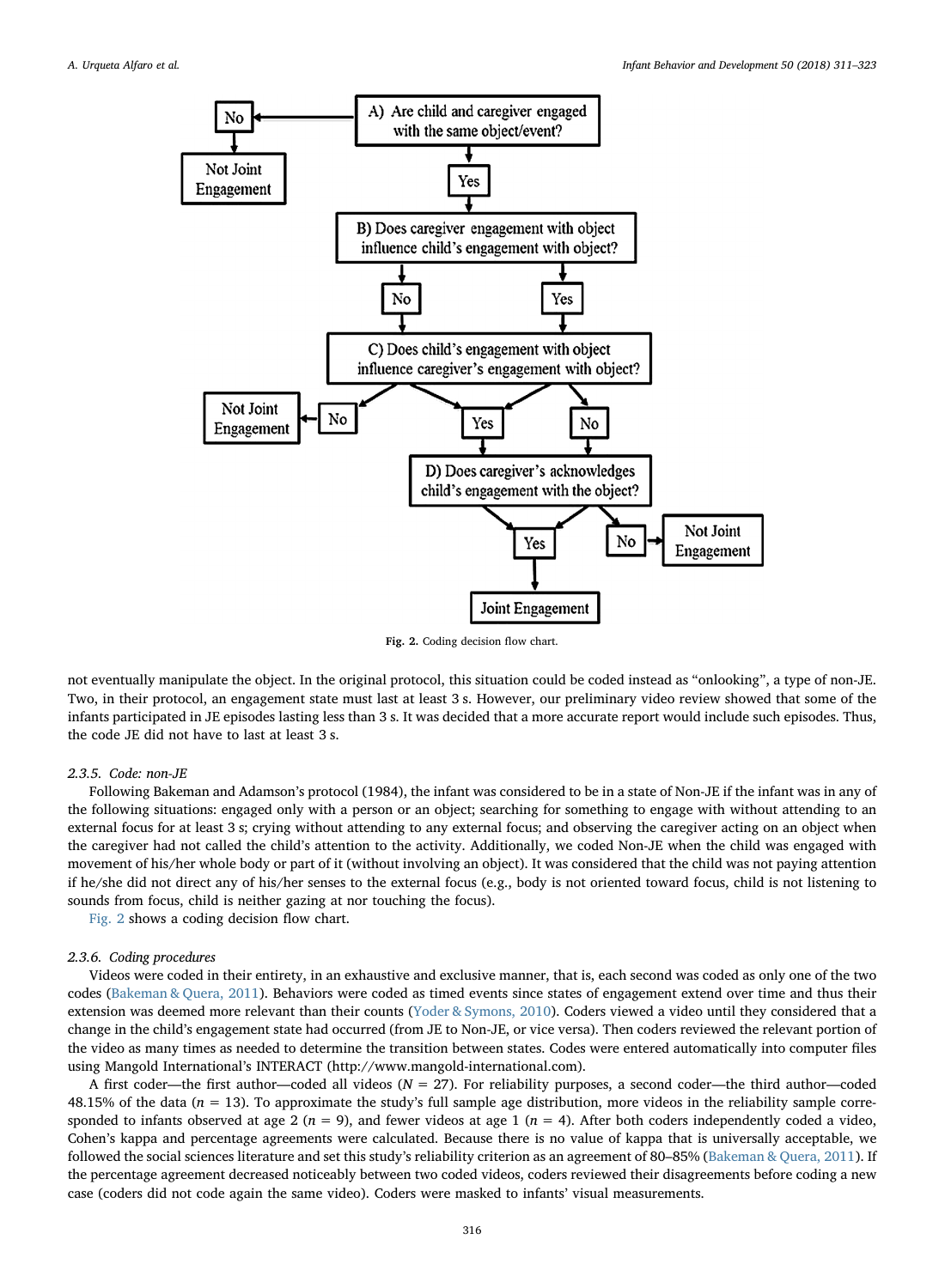#### 2.3.7. Vision examination

Infants underwent a vision examination in the Clinical Research Center at the University of California at Berkeley School of Optometry (by the fourth author). Measurements of visual acuity (VA) and contrast sensitivity (CS) were obtained using Preferential Looking techniques (PL) and sweep Visual Evoked Potential (VEP). Each of these measurements were considered separately: VA with PL, VA with VEP, CS with PL, CS with VEP. The PL is a behavioral test based on an infant's innate preference to look at complex visual patterns ([Teller, 1997\)](#page-12-15). For measuring VA using PL, the infant was presented simultaneously with a 5 cm by 5 cm field comprised of black-and-white stripes (gratings) and a 5 by 5 cm homogeneous gray field (a gray target of equal space average luminance), with both fields printed on a 50 cm by 25 cm grey card. The examiner, who was unaware of the grating's location (to the left or right of a viewing peephole), determined the gratings' location based on the infant's looking behavior. Six cards enabled the presentation of decreasing stripe widths representing finer visual acuity. An infant's VA level was determined by the smallest width stripe whose location was correctly determined by the examiner using the acuity card procedure described by [Dobson \(1994\).](#page-11-24) Using a similar protocol, CS was measured using PL. The child was presented with a printed schematic "smiley" face paired with a blank page. The contrast between the face and its background was reduced in nine steps over the range from 80% to 1.6% Michelson to determine the CS threshold [\(Haegerstrom-Portnoy, 1993](#page-11-25)). The VEP involves recording the small electrical signals that are generated within the occipital lobe of the brain while the infant views pattern-reversing stripes on a video monitor located at 50 cm. To record the signals, 5 sensors (3 active, 1 reference and 1 ground) were placed on the infant's scalp over the occipital lobe of the brain. Infants looked at the video monitor for each 10-s trial during which 19 different black and white stripe widths were presented. The amplitude of the VEP response decreases proportionately as the width of the stripes reduces across the trial. A computer analyzed the VEP response and extrapolated the VEP amplitude versus stripe width function to zero amplitude to report the infant's VA. Similarly, the contrast sensitivity threshold was measured by altering the contrast of a 0.5 cycle/degree grating over the range of 1–80% Michelson contrast, and extrapolating the VEP amplitude versus contrast function to zero amplitude [\(Norcia, 1994\)](#page-12-16). We used these measurements because they each provide different information. Whereas the VEP tells us about the integrity of a child's neural substrate for visual processing, the PL indicates the level of vision such child can access. Behavioral based tests like PL may be affected by the child's visual impairment and performance ability. An electrophysiological technique like VEP, which does not require a verbal/motor response, may be a more accurate measure of the occipital response to visual stimuli. However, the PL can be a more accurate estimate of a child's functioning in the natural environment [\(Watson, Orel-Bixler, & Haegerstrom-Portnoy, 2010](#page-12-17)).

#### 2.4. Data analysis

#### 2.4.1. Reliability of coders

To measure reliability, Cohen's kappa was calculated using the GSEQ program ([Bakeman & Quera, 2011\)](#page-11-23). Events were aligned in terms of a time window composed of the same number of seconds for each coder. As in previous research [\(Adamson et al., 2014\)](#page-11-20), a tolerance of 2 s was allowed, which lead to comparing 5-s windows—the current second plus 2 before and after it. The comparison considered each second for coder 1 and looked for a match in any time unit of the 5-s window from coder 2. If coder 2 assigned the same code as coder 1 in any of those 5 s this was counted as an agreement ([Bakeman, Quera, & Gnisci, 2009\)](#page-11-26).

Since there is no universally accepted gold standard to evaluate kappa values, two other statistics were calculated to assess reliability. One, for perfect agreement to be possible (a Kappa value of 1), coders must attribute codes similarly. If coders favor codes differently, the Kappa value cannot be 1. Thus, the maximum value of Kappa was calculated to determine what would be the value when coders in this study agreed to the maximum extent possible given their biases ([Bakeman & Quera, 2011](#page-11-23)). The coders' biases are described by the bias index, a numerical value that expresses the extent the coders disagree on the proportion they determine a code as present or absent [\(Sim & Wright, 2005\)](#page-12-18). Two, because we do not know the real state of affairs in the world, coders' accuracy is estimated using the agreement between two fallible coders [\(Bruckner & Yoder, 2006](#page-11-27)). The base rate of the coded behaviors (i.e., proportion of seconds in which each observer recorded each behavior) influences kappa, so that even highly accurate coders can obtain lower values of kappa if the behaviors' base rates are highly unequal. Therefore, coders accuracy was estimated by taking into consideration the base rate of JE and the obtained Kappa [\(Bruckner & Yoder, 2006\)](#page-11-27).

In the current study, the obtained kappa value was 0.85, regardless of which coder was used as the reference during events alignment. The maximum kappa ranged from 0.99 to 1. Coders' accuracy ranged between 0.95 and 0.99.

#### 2.4.2. Age changes in the amount of time infants were in JE

To determine how the amount of time infants was in JE changed with age, the percentage of time in JE was calculated for each video using Interact (http://www.mangold-international.com). Percentages were calculated separately for: Toys 1: percentage of the first 15 min, when infants used their own toys; and Toys 2: percentage of the second 15 min, when infants used the standard set of toys. To differentiate results depending on the length of JE, percentages were calculated separately for episodes of any duration (following this study's protocol), and those that lasted at least 3 s (following [Bakeman & Adamson, 1984](#page-11-0)). The average and standard deviation of the percentage of time in JE were calculated separately for ages 1 and 2. To determine if the difference in the mean percentages at age 1 versus age 2 were significant, two-tailed t-tests with Welch's correction to degrees of freedom were calculated. The Welch's correction, which allows for unequal variance, was used given the unequal number of infants in each age group.

#### 2.4.3. Relationship between visual levels and infants' time in JE

To determine if there was a significant relationship between the infants' visual function and the amount of time they participated in JE, regression analysis was calculated with infants' age, VA, and CS as independent variables, with percentage of time in JE as the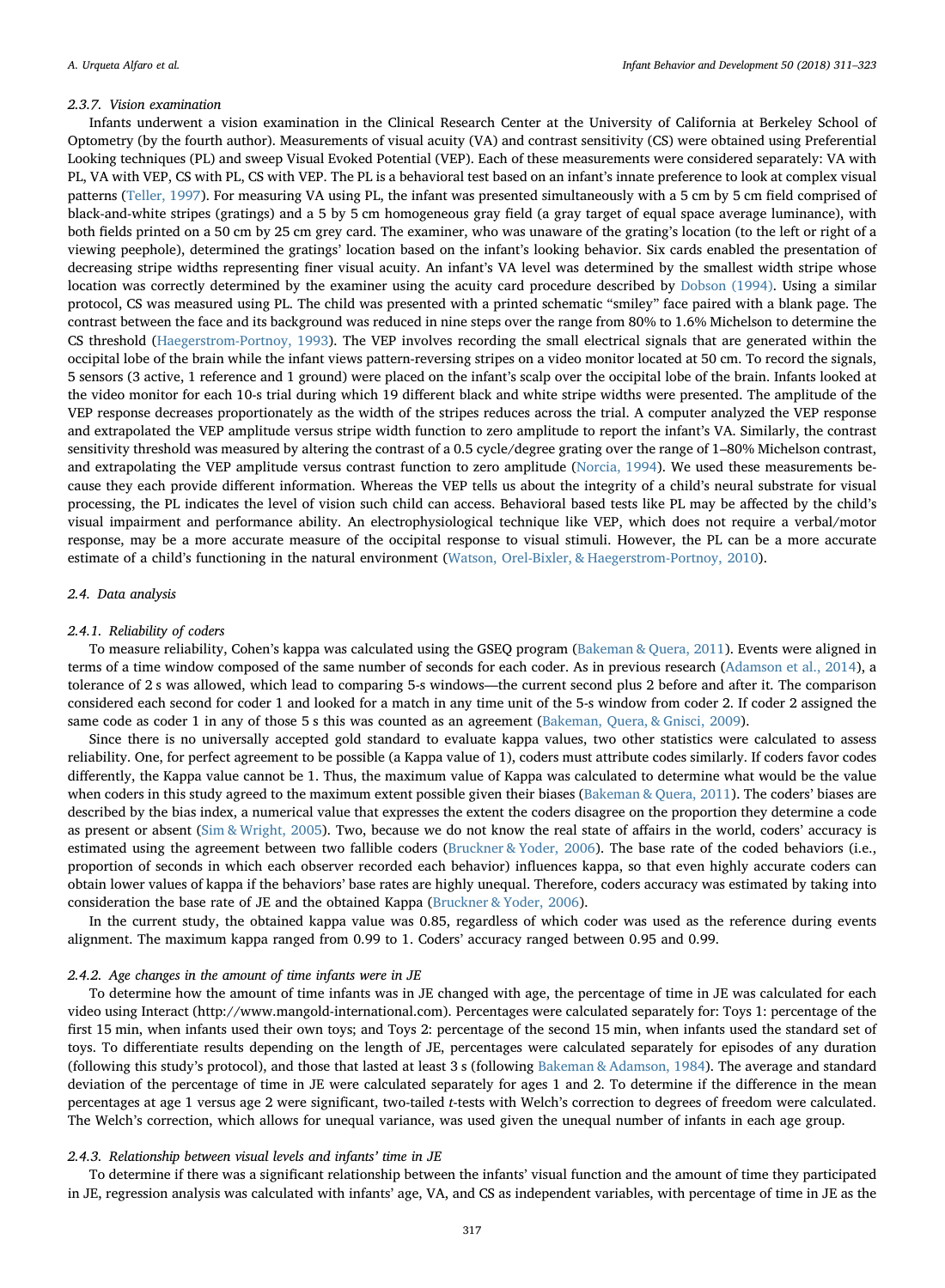#### dependent variable.

VA is expressed in terms of the log of the minimum angle of resolution or logMAR. Each 0.1 in logMAR corresponds to one line on an eye chart. For example, normal VA of  $20/20$  corresponds to logMAR = 0;  $20/200$  acuity corresponds to logMAR = 1 (a difference of 10 lines on the eye chart between the person's acuity and norm). Adult levels of VA are reached by the end of the first year of life when measured with VEP but not until 3 years of age when measured with PL. Since VA norms vary depending on age, each infant's reduction in VA from the age norm was calculated (in logMAR) for each of the two procedures (VEP and PL). CS has a faster rate of development than VA, reaching near adult levels by one year of age with VEP and PL. CS values were expressed as the lowest detectable contrast in percentages. The contrast levels on the VEP test targets ranged from 80% (nearly black and white) to 1% Michelson contrast. The contrast levels on the PL targets (Mr. Happy test) ranged from 80% to 1.6% [\(Fisher, Orel-Bixler, & Bailey,](#page-11-28) [1995\)](#page-11-28).

To determine if there was a significant difference in the VI levels represented at ages 1 and 2, two-tailed t-tests with Welch's correction to degrees of freedom were calculated for each of the four visual measurements —VA and CS results based on VEP and PL. To determine if the results from the VEP and PL were correlated, correlations within contrast and acuity measures were computed using Spearman's rho, as these measures did not appear Normal based on QQ-plots (except the preferential looking measure of acuity, which appeared approximately Normal).

All calculations and statistics were computed using R (The R Foundation for Statistical Computing, Vienna, Austria).

## 3. Results

## 3.1. Age changes in the percentage of time infants were in JE

All VI infants tested, both the younger and older age groups, participated in JE.

Toys 1 (infants' own toys): When following Bakeman & Adamson'[s original protocol \(1984\)](#page-11-0), only JE events that lasted 3 s or more were considered, a significant difference was found between age 1 ( $M = 26.93$ ,  $SD = 15.77$ ,  $N = 9$ ) and age 2 ( $M = 43.04$ ,  $SD = 23.32$ ,  $N = 18$ ), two-tailed t-test with Welch's correction to degrees of freedom t(22.44) = −2.12, p = 0.045 ([Fig. 3\)](#page-7-0).

When, following the current study's coding rule, JE events of any duration were considered, the average percentage of time in JE at age 1 ( $M = 27.67$ ,  $SD = 15.87$ ,  $N = 9$ ) was also significantly different than the average at age 2 ( $M = 43.85$ ,  $SD = 22.90$ ,  $N = 18$ ), two-tailed t-test with Welch's correction to degrees of freedom t(22.07) = −2.14, p = 0.043 [\(Fig. 4](#page-8-0)).

Toys 2 (standard set of toys): When only JE events that lasted 3 or more seconds were considered, no significant difference was found between age 1 ( $M = 26.41$ ,  $SD = 16.48$ ,  $N = 9$ ) and age 2 ( $M = 35.95$ ,  $SD = 22.70$ ,  $N = 18$ ), two-tailed t-test with Welch's correction to degrees of freedom result  $t(21.34) = -1.24$ ,  $p = 0.227$ . Likewise, when JE events of any duration were considered, no significant difference was found between age 1 ( $M = 27.09$ ,  $SD = 16.78$ ,  $N = 9$ ) and age 2 ( $M = 37.11$ ,  $SD = 22.49$ ,  $N = 18$ ), twotailed t-test with Welch's correction to degrees of freedom  $t(20.89) = -1.30 p = 0.208$ .

Given the different results obtained with toys 1 and 2, it is important to mention that at age 1 the average percentages of time in JE with toys 1 and toys 2 were similar, whereas at age 2 there was a decrease from toys 1 to toys 2. The change in the percentage of time in JE from toys 1 to toys 2 for age 1 ( $M = 0.58$ ,  $SD = 16.60$ ) and age 2 ( $M = 6.74$ ,  $SD = 19.55$ ) were not significantly different, two-tailed t-test with Welch's correction to degrees of freedom  $t(18.71) = -0.86$ ,  $p = 0.403$ . Since the order of toys were not counterbalanced, it is not possible to determine what drives the difference in results between the two toy sets; factors could include: type of toys, subjects' fatigue, different amounts of caregivers' scaffolding between ages.

<span id="page-7-0"></span>Even though no significant difference was found in the percentage of time in JE with toys 2 between ages 1 and 2, collapsing across the ages, there is a positive correlation between the percentage of time between the two sets of toys, Pearson test  $r = 0.37$ ,  $p = 0.001$ . This suggests that infants who in relation to their age group performance, had a high percentage of time in JE with toys 1,



Fig. 3. Joint engagement of 3+ seconds duration (with SEMS) at ages 1 and 2 with toys 1 and toys 2. Toys 1: t(22.44) = -2.12, p = 0.045. Toys 2: t(21.34) = -1.24,  $p = 0.227$ .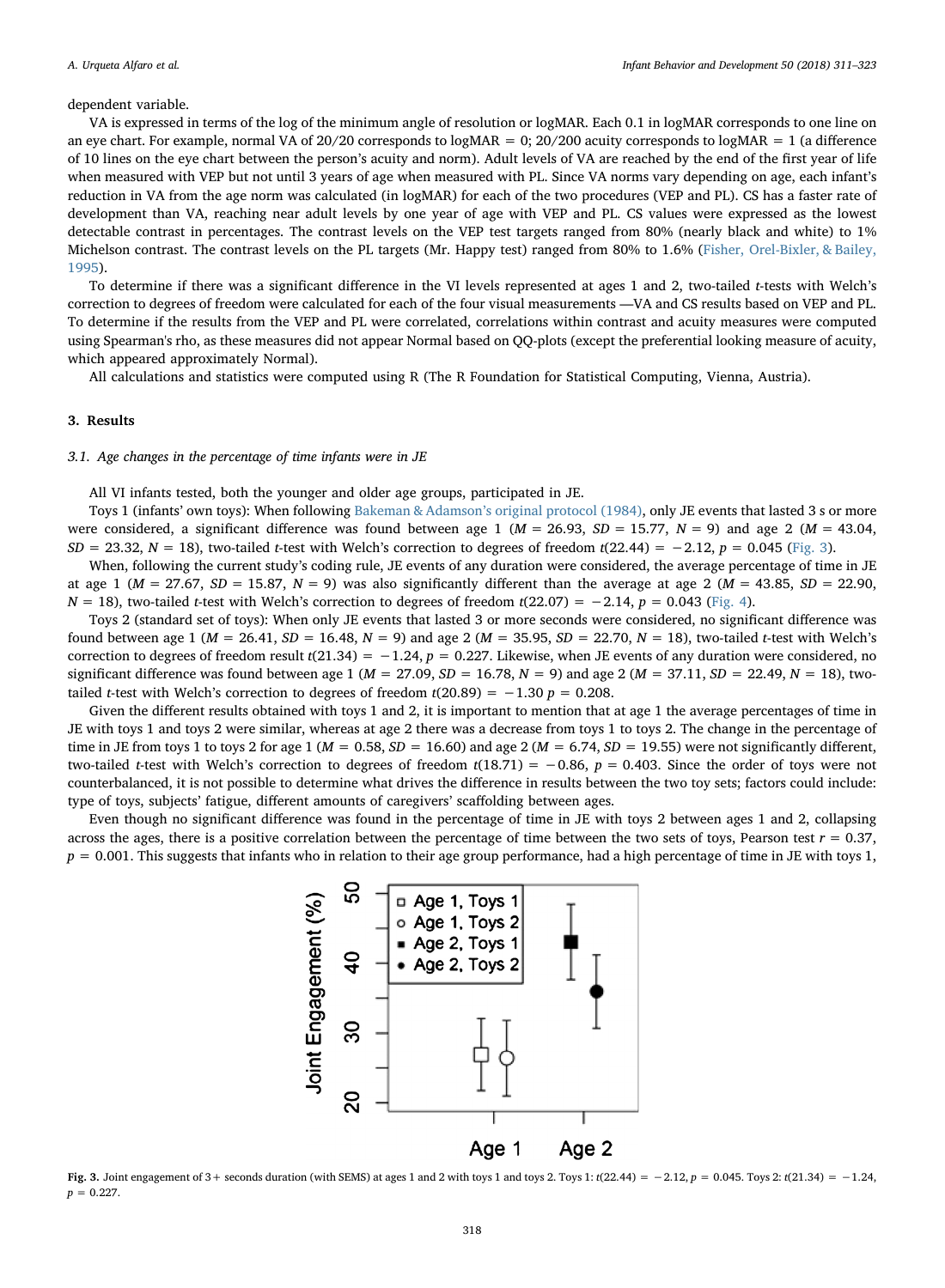<span id="page-8-0"></span>

**Fig. 4.** Joint engagement of any duration (with SEMS) at ages 1 and 2 with toys 1 and toys 2. Toys 1: t(22.07) = -2.14, p = 0.043. Toys 2: t(20.89) = -1.30  $p = 0.208$ .

also had a high percentage with toys 2.

Given that a significant change in average percentage of JE (with toys 1) was found regardless of the exclusion of episodes shorter than 3 s, the following data analysis was done considering JE events of any length.

## 3.2. Relationship between visual levels and infants' time in JE

#### 3.2.1. Infants' visual levels

The average VA reduction from norm based on the VEP at ages 1 ( $M = 0.55$ ,  $SD = 0.31$ ,  $N = 9$ ) and 2 ( $M = 0.42$ ,  $SD = 0.21$ ,  $N = 18$ ) were not significantly different, two-tailed *t*-test with Welch's correction to degrees of freedom  $t(11.84) = 1.14$ ,  $p = 0.27$ . Likewise, the average VA reduction from norm based on PL at ages 1 ( $M = 0.54$ ,  $SD = 0.67$ ,  $N = 9$ ) and 2 ( $M = 0.44$ ,  $SD = 0.60$ ,  $N = 18$ ) were not significantly different, two-tailed *t*-test with Welch's correction to degrees of freedom  $t(14.09) = 0.36$ ,  $p = 0.72$ . The average CS reduction from norm based on the VEP at ages 1 ( $M = 5.13$ ,  $SD = 5.41$ ,  $N = 9$ ) and 2 ( $M = 2.43$ ,  $SD = 2.43$ ,  $N = 18$ ) were not significantly different, two-tailed t-test with Welch's correction to degrees of freedom t(9.66) = 1.42,  $p = 0.186$ . Likewise, the average CS from norm based on PL at ages 1 ( $M = 29.55$ ,  $SD = 37.94$ ,  $N = 9$ ) and 2 ( $M = 14.23$ ,  $SD = 25.85$ ,  $N = 18$ ) were not significantly different, two-tailed t-test with Welch's correction to degrees of freedom t(11.84)  $= 0.78$ ,  $p = 0.297$ . These results suggest that the levels of VI of both VA and CS represented at ages 1 and 2 are comparable.

#### 3.3. Models of JE

#### 3.3.1. Participants and age

Some participants were longitudinal, and were therefore represented twice in the data, at both ages 1 and 2. Therefore, we investigated whether a random or fixed intercept for participant would be necessary, and found that neither was necessary. Models with random intercepts for participants were not better than intercept-only models for toys  $1 \text{ X}^2(1) < 0.01$ ,  $p = 0.999$ ; nor toys 2  $X^2(1) = 0.99$ ,  $p = 0.319$ . Models with fixed intercepts for participants were also not better than intercept-only models for toys 1 F  $(19,7) = 0.63$ ,  $p = 0.80$ ; nor toys  $2 F(19,7) = 2.33$ ,  $p = 0.128$ . Thus, intercepts for participants were not included in further models. Age was also not a significant linear predictor of JE, compared to an intercept-only model, for toys  $1 F(1,25) = 1.94$ ,  $p = 0.176$ , nor for toys 2,  $F(1,25) = 1.37$ ,  $p = 0.254$ , and was therefore not included in further models.

#### 3.3.2. Independent variables: acuity and contrast

Collapsing across ages, there is a strong positive correlation in the two acuity measures (VEP and PL), Spearman's rho correlation,  $r = 0.80$  (95% CI: 0.61, 0.90),  $t(25) = 6.77$ ,  $p < 0.001$ . Likewise, collapsing across ages, there is a strong positive correlation in the two contrast measures (VEP and PL), Spearman's rho correlation,  $r = 0.74$  (95% CI: 0.47, 0.87), t(25) = 5.45,  $p < 0.001$ ). Based on the high correlations between acuity and contrast measures (Spearman's rho correlation values ranging from  $r = 0.54$ ,  $p = 0.005$  to  $r = 0.82$ ,  $p < 0.001$ ), it was likely that including all four variables, two for contrast and two for acuity, in a model that predicts joint engagement would produce problems with collinearity (this was confirmed through inspection of the design matrix's eigenvalues, several of which were close to zero). Therefore, forward model selection was used to build a predictive model of joint engagement (%), adding predictors in an order based on relative importance. Relative importance was calculated as R2 partitioned by averaging sequential sums of squares over all orderings of regressors, as in [Lindeman, Merenda, & Gold \(1980, p. 119](#page-11-29) ff), implemented in [Grömping \(2006;](#page-11-30) [Table 3](#page-9-0)).

For both sets of toys, the selected model of joint engagement included the single predictor of Contrast PL [\(Table 4](#page-9-1)). These models were significantly better than intercept-only models. Adding any of the other predictors to the models did not improve the model fits based on F-tests (all  $p > 0.505$ ).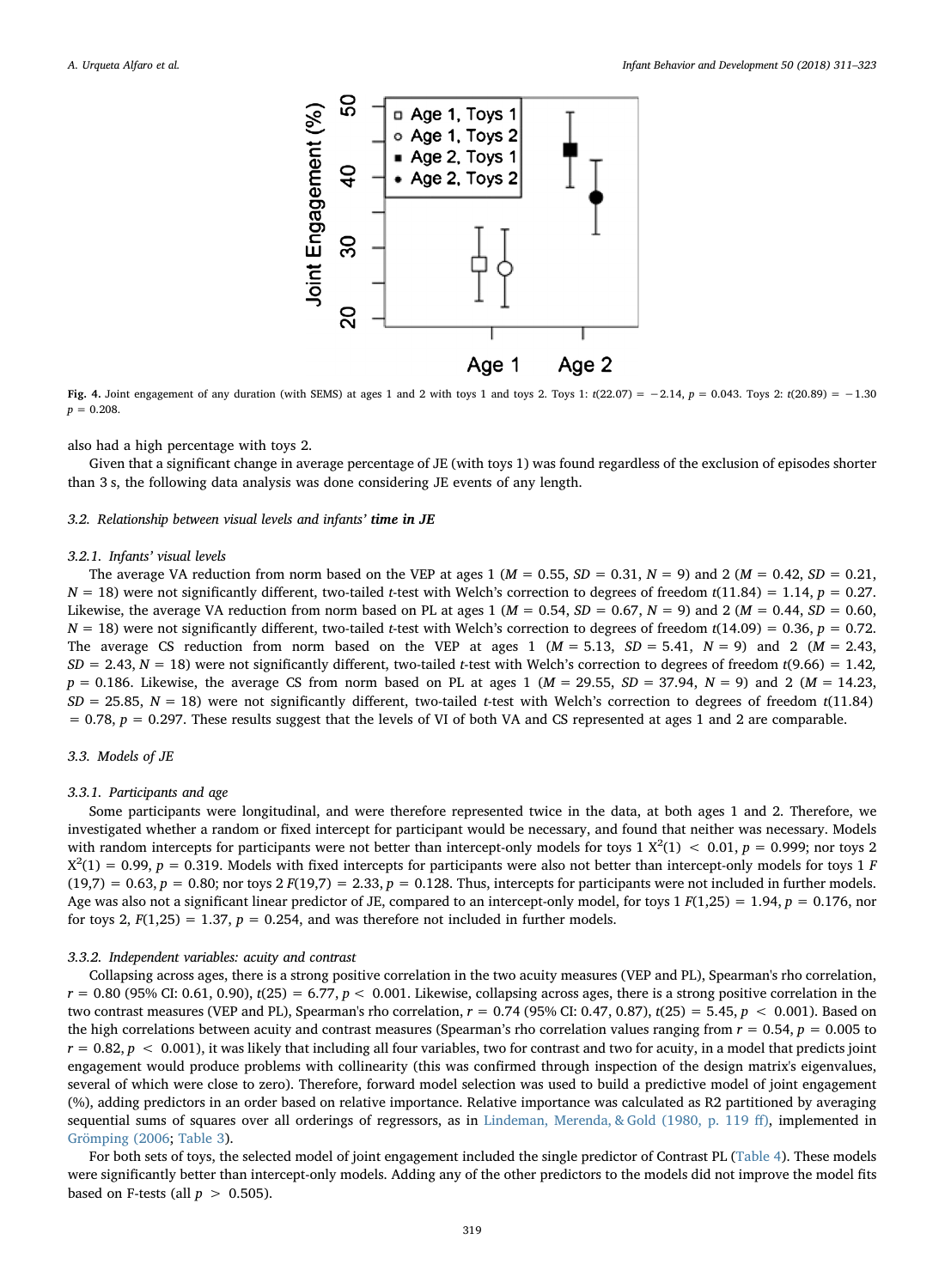<span id="page-9-0"></span>

| Table 3 |  |
|---------|--|
|---------|--|

Relative Importance of Acuity and Contrast Measures for Predicting Joint Engagement.

|                   | Toys 1                 | Toys 2                 |
|-------------------|------------------------|------------------------|
| <b>Acuity VEP</b> | $4.24 \times 10^{-2}$  | $2.40 \times 10^{-2}$  |
| Acuity PL         | $4.45 \times 10^{-2}$  | $2.70 \times 10^{-2}$  |
| Contrast VEP      | $4.24 \times 10^{-2}$  | $2.51 \times 10^{-2}$  |
| Contrast PL       | $16.25 \times 10^{-2}$ | $10.30 \times 10^{-2}$ |

To confirm that these results would not have changed based on the order of added predictors, models of joint engagement were constructed using only Acuity PL, which had the second greatest relative importance after Contrast PL, and these models were not significantly better than intercept only models: for toys 1,  $F(1,25) = 3.39$ ,  $p = 0.077$ ; for toys 2,  $F(1,25) = 1.81$ ,  $p = 0.190$ .

## 4. Discussion

With the emergence of JE, children start to note how they and others perceive and relate to the same objects/events in a shared physical environment. This allows for other people's engagement with the object to influence the child's relationship with it. As others verbally reference the object and use it in culturally appropriated ways, the child's engagement with it expands beyond exploring the object's physical features and incorporates the object's verbal labels and cultural uses. As social partners call the child's attention to a common focus and respond to the child's calls to attend to a common focus, the child experiences other people as beings with whom he/she can share his/her perceptual experiences. Given this significance, it is regrettable that very limited research has been conducted on JE in VI infants, particularly considering the risks that VI introduces in JE emergence. VI can disturb an infant's contingent interactions with social partners and advances on object knowledge, which are necessary for JE. VI infants may show slower patterns of JE development, which are deemed "atypical" and considered early signs of autism [\(Hobson, 2005](#page-11-17)). However, atypicalities in this population of infants cannot be determined by comparing them to sighted peers' norms. JE development in infants with degraded or absent vision will logically differ from sighted peers in its mechanisms and timelines. Failing to recognize this puts VI children at risk of being wrongly labeled as autistic. It is thus necessary to characterize JE development in this population. Furthermore, this research is relevant to theories of JE in sighted children. Current accounts heavily assume infants' normal visual abilities. As a consequence, little is known about the development of JE when vision is atypical, and theories assume, perhaps incorrectly, that normal visual experiences are required for the optimal development of JE.

The current study found that all of the VI infants tested participated in JE which suggests that VI infants can show joint engagement around age 12-month. We use "can" when stating this finding because all of the sample's infants were receiving developmental counseling. The way VI impacts children's development does not solely depend on the sensory limitation itself, but also on the degree caregivers and society accommodate to these children's needs and strengths. It is possible that studies with VI infants who are not receiving developmental counseling could find a later age onset than what we report. Given our findings however, we argue that a slower pattern of JE development is not an unavoidable consequence of VI.

Likewise, it is important to note that our results cannot be extrapolated to the population of totally blind children. As it is the case with the majority population of VI children, most participants in our sample had residual vision. Furthermore, our focus was on these children's participation in JE with their main caregivers, irrespective of the senses, visual or non-visual. Thus, our coding system did not specify the senses involved in the observed JE and our findings do not report on how VI children enter into joint engagement through non-visual means only.

Even infants with the most severe VI levels represented in our sample participated in JE. However, given our focus in total joint engagement, our results do not disprove previous studies that found greater difficulties in CJE in children with severe VI. Given the lower attention coordination requirements for participating in supported versus coordinated JE, VI may introduce lower risks to the emergence of SJE, compared to CJE. SJE requires the social partner to monitor and direct the child's attention to a shared focus. Even if caregivers have difficulties identifying the focus of their VI child's attention, they can direct the child's attention to an object. For

#### <span id="page-9-1"></span>Table 4

Models of Joint Engagement.

| Predictor                | Toys 1                                                       |                  | Toys 2                                            |                                                              |                 |                                   |
|--------------------------|--------------------------------------------------------------|------------------|---------------------------------------------------|--------------------------------------------------------------|-----------------|-----------------------------------|
|                          | Est. (SE)                                                    | t-value          | p-value                                           | Est. (SE)                                                    | t-value         | p-value                           |
| Intercept<br>Contrast PL | 45.54 (4.40)<br>$-0.37(0.12)$<br>$F(1,25) = 8.81, p = 0.006$ | 10.34<br>$-2.97$ | $< 0.001$ <sup>***</sup><br>$0.006$ <sup>**</sup> | 39.04 (4.50)<br>$-0.27(0.13)$<br>$F(1,25) = 4.67, p = 0.040$ | 8.68<br>$-2.16$ | $< 0.001$ <sup>***</sup><br>0.040 |
|                          | $R^2 = 0.26$ , Adj. $R^2 = 0.23$                             |                  |                                                   | $R^2 = 0.16$ , Adj. $R^2 = 0.12$                             |                 |                                   |

<span id="page-9-4"></span> $p < 0.05$ .

<span id="page-9-3"></span> $x^*$  p < 0.01.

<span id="page-9-2"></span>\*\*\*  $p$  < 0.001.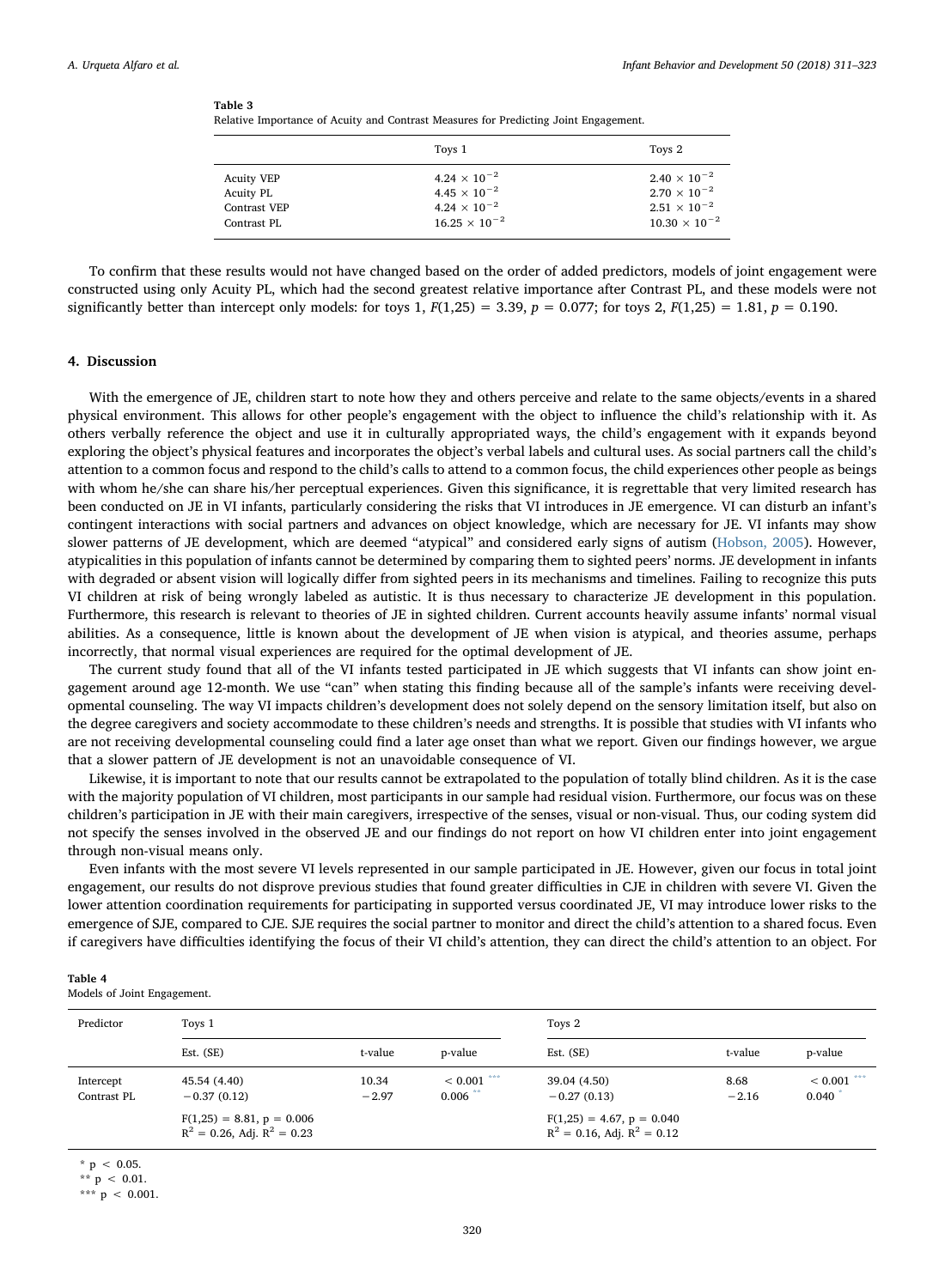CJE however, redirecting the child's attention to a shared focus is not sufficient. CJE requires that the caregiver and child both acknowledge each other's involvement in the engagement of the shared focus. Since we did not differentiate between SJE and CJE, we think it is important to stress that our results do not address the more circumscribed question of CJE development in VI infants.

Our results showed that infants in the older age group participated in joint engagement in a significantly higher percentage of time than infants in the younger age group. This suggests that a characteristic of JE development in VI infants who receive developmental services is a significant increase in the percentage of time they are in JE with their main caregivers, as they age, with an important change occurring roughly between the end of the first year and the middle of the second year of life. It is interesting to note that this pattern of development has been documented in sighted children ([Adamson et al., 2014\)](#page-11-20).

It is relevant to consider the free play context in which we measured JE. Data collected in this way tell us about the amount of JE these infants and their caregivers participate in when left to their own devices. This had the benefit of reducing the risk, introduced by prompts in structured play contexts, of over-estimating the amount of JE in naturalistic interactions. By the same token, it could have underestimated the infants' JE. In all children, but particularly in the case of VI infants who manifest attention in idiosyncratic ways, participation in JE can vary depending on the social partner's ability to interpret and influence the infants' attentional states. Our findings cannot be extrapolated to interactions with unfamiliar people such as developmental evaluators meeting these infants for the first time.

We previously warned against assessing the normalcy of VI infants' development by comparing it that of sighted peers. Nonetheless, comparing this study's findings to those previously reported in sighted infants can inform theories of JE in sighted children. Current accounts consider infants' visual perceptions of social partners relating to objects as the source of information that most efficiently contributes to JE. Seeing others' facial/body changes to objects would allow children to perceive others' relatedness to a shared world in the most salient and least ambiguous way. We can investigate this idea by comparing JE development in VI and sighted children. Evidence of better JE developmental outcomes (e.g., earlier age onset, higher percentages of JE) in sighted children would support the facilitative role of vision. Results that rather show similarities in outcomes between the two populations would suggest that infants' abnormal vision does not lead to less optimal development of JE.

Bakeman and Adamson's results (1984) are the most appropriate to compare to ours since they also used free play, and our study largely followed their coding protocol—although they had 10-min rather than 30-min play sessions as in our study. Since we adapted their coding protocol however, comparisons are not straightforward. As explained earlier, some of the episodes we coded as JE could be coded as "onlooking", a type of non-JE, according to the original protocol. Thus, if we compare our results to Bakeman and Adamson's percentages in total JE (summing SJE and CJE, without including onlooking), we may be underestimating the differences between the samples. At the same time, not all of the episodes that could be coded as onlooking in the original protocol would be coded as JE according to our adapted protocol (e.g., if the infant was merely looking at the caregiver's action with the object, without the caregiver having called the infant's attention to the object, this was not coded as JE). Thus, if we compare our results to the sum of Bakeman and Adamson's percentages in total JE and in onlooking, we may be overestimating the differences between the two samples. Thus, below we provide both types of comparisons. We only considered JE episodes that lasted at least 3 s since that was Bakeman and Adamson's criterion.

In Bakeman and Adamson's study, 12-month-old sighted infants were in JE for an average of 22.9% of the time. If onlooking is included, the JE percentage increases to 35.8. In our study, VI infants with mean fractional age of 1.08 were in JE a mean time of 26.93% with the infants' own toys, and 26.41% with the standard toys. Thus, our sample showed similar (yet higher) percentages of time in JE around the end of the first year of life, but only if onlooking is not included in the comparison. If onlooking is included, our study's VI infants were in JE a comparatively lower percentage of time. In Bakeman and Adamson's, the mean JE percentage for 18 month olds was 48.1%. If onlooking is included, the percentage increases to 55.6%. In our study, VI infants with a mean fractional age of 1.62 were in JE 43.04% of the time with their own toys, and 35.95% with the standard toys. At this older age, comparisons differ by the type of toy. When using their own toys, VI infants showed a similar (but this time lower) percentage in JE. As at 12 months, this was the case only if onlooking was excluded; when onlooking is included, VI infants showed a lower JE percentage. When using the standard toys, VI infants at the older age were in JE a lower percentage of time whether onlooking is included or not.

Given CS's relationship to environmental navigation and perception of facial expressions, we suspected that a child who is better able to respond to brightness differences will likely have greater opportunities to perceive objects and people's attentional cues, and thus access more information conducive to JE. A child who detects more useful visual information for navigation (i.e., differences in surface's depth) will be more likely to venture into the environment and encounter and re-encounter objects in diverse space locations. This contributes to the child's understanding that objects exist independent of their location in space, and provides for more opportunities to encounter objects that can be the focus of JE. A child who can better discriminate facial expressions will experience social partners' faces as a more salient stimulus, and detect more of the partner's facial responses to objects and infant's behavior. These abilities are conducive to the child engaging in contingent social interactions and noticing how social partner's behaviors relate to a shared external world.

Indeed, infants' CS levels, measured with PL (but not VEP), predicted the percentage of time VI infants in our sample spend in JE. We propose the following explanation to CS predicting JE when measured with PL alone. Since the VEP gives general information about the occipital response to visual stimuli and the PL reports behavioral use of vision, this finding suggests that the critical factor for JE in VI infants is the degree to which they utilize input on differences in brightness in their behavioral responses. It should be noted that the PL test used in the current study was limited in that it did not include steps between 25% and 80%. This limitation is shared by other commercially available PL tests of CS in infants. In future research, investigators should include CS measurements, and test contrast values between 25% and 80%.

In discussing this study's results, we have mentioned several study limitations. Because all infants in our sample were receiving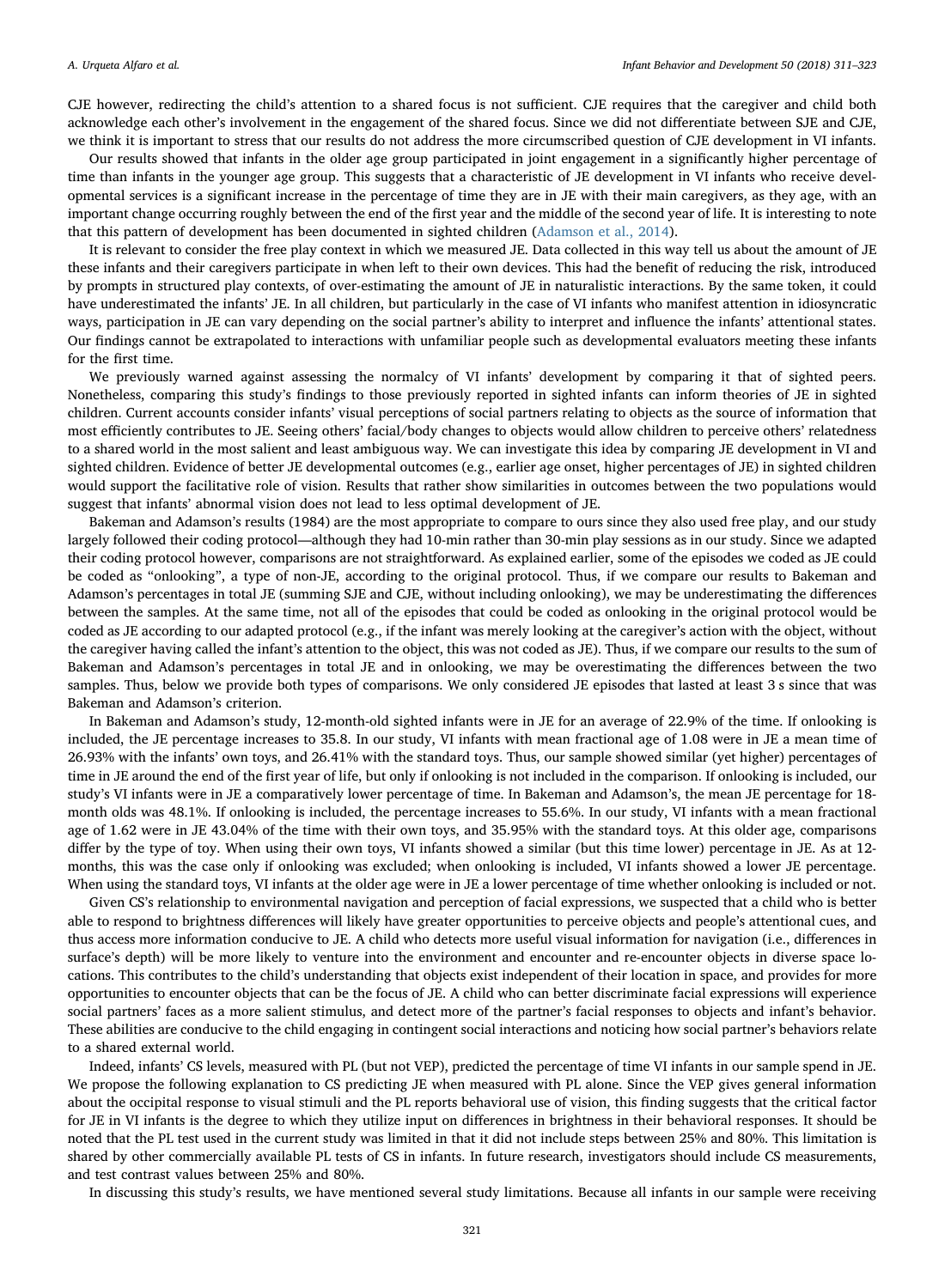developmental counseling and had residual vision, our findings cannot be extrapolated to VI infants that lack developmental counseling nor to the population of infants that are totally blind. Our coding protocol did not differentiate between SJE and CJE and thus our results do not disprove previous research that has reported VI children's difficulties in CJE. To these limitations, we would like to add that, even though our sample size of 20 VI infants without additional disabilities is relevant given how challenging it is to collect data from this low incidence population, research with larger samples is needed.

In summary, this investigation shows that VI infants, without additional disabilities, whose families receive developmental services, can participate in JE with their main caregivers toward the end of the first year of life. JE in VI infants continues to develop after its emergence, increasing significantly between roughly 12 and 19 months of age. VI infants' behavioral use of differences in brightness input predicted JE. These findings contribute to the characterization of the typical development of JE in VI infants and how it relates to these infants' visual levels.

## Funding

This work was supported by Soroptimist International Founder Region, CA; the University of California at Berkeley Psychology Department, and University of California at Berkeley Committee on Research, Berkeley, CA.

## Acknowledgements

Gratitude is expressed to the Blind Babies Foundation, Alameda, CA; and the infants and caregivers who participated in this study.

#### References

<span id="page-11-18"></span>Adamson, L. B., & Bakeman, R. (1985). Aff[ect and attention: Infants observed with mothers and peers.](http://refhub.elsevier.com/S0163-6383(17)30034-6/sbref0005) Child Development, 56(3), 582–593.

- <span id="page-11-7"></span>[Adamson, L. B., & Mc Arthur, D. \(1995\). Joint attention, a](http://refhub.elsevier.com/S0163-6383(17)30034-6/sbref0010)ffect, and culture. In C. Moore, & P. J. Dunham (Eds.), Joint attention: its origins and role in development (pp. 205–[221\). Hillsdale, NJ: Lawrence Erlbaum](http://refhub.elsevier.com/S0163-6383(17)30034-6/sbref0010).
- <span id="page-11-22"></span>Adamson, L. B., Bakeman, R., Russell, C. L., & Deckner, D. F. (2000). [Coding symbol infused engagement states. Technical report 9. Unpublished manuscript](http://refhub.elsevier.com/S0163-6383(17)30034-6/sbref0015)Atlanta, GA: [Department of Psychology, Georgia State University](http://refhub.elsevier.com/S0163-6383(17)30034-6/sbref0015).
- <span id="page-11-4"></span>[Adamson, L. B., Bakeman, R., & Deckner, D. F. \(2004\). The development of symbol-infused joint engagement.](http://refhub.elsevier.com/S0163-6383(17)30034-6/sbref0020) Child Development, 75(4), 1171–1187.
- <span id="page-11-3"></span>[Adamson, L. B., Bakeman, R., Deckner, D. F., & Nelson, P. B. \(2012\). Rating parent-child interactions: Joint engagement, communication dynamics, and shared topics](http://refhub.elsevier.com/S0163-6383(17)30034-6/sbref0025) [in autism, down syndrome, and typical development.](http://refhub.elsevier.com/S0163-6383(17)30034-6/sbref0025) Journal of Autism and Developmental Disorders, 42, 2622–2635.
- <span id="page-11-20"></span>[Adamson, B. L., Bakeman, R., Deckner, D. F., & Nelson, P. B. \(2014\). From Interactions to conversations: The development of joint engagement during early childhood.](http://refhub.elsevier.com/S0163-6383(17)30034-6/sbref0030) [Child Development](http://refhub.elsevier.com/S0163-6383(17)30034-6/sbref0030), 85(3), 941–955.
- <span id="page-11-10"></span>Als, H., Tronick, E., & Brazelton, T. B. (1981). Aff[ective reciprocity and the development of nautonomy: The study of a blind infant.](http://refhub.elsevier.com/S0163-6383(17)30034-6/sbref0035) Journal of the American Academy of [Child Psychiatry](http://refhub.elsevier.com/S0163-6383(17)30034-6/sbref0035), 19(1), 22–40.
- <span id="page-11-0"></span>[Bakeman, R., & Adamson, L. B. \(1984\). Coordinating attention to people and objects in mother-infant and peer-infant interactions.](http://refhub.elsevier.com/S0163-6383(17)30034-6/sbref0040) Child Development, 55(4), 1278–[1289.](http://refhub.elsevier.com/S0163-6383(17)30034-6/sbref0040)

Bakeman, R., & Adamson, L. B. (1986). Infants' [conventionalized acts: Gestures and words with mothers and peers.](http://refhub.elsevier.com/S0163-6383(17)30034-6/sbref0045) Infant Behavior and Development, 9, 215–230.

<span id="page-11-23"></span>Bakeman, R., & Quera (2011). [Sequential analysis and observational methods for the behavioral sciences](http://refhub.elsevier.com/S0163-6383(17)30034-6/sbref0050). New York, NY: Cambridge University Press.

- <span id="page-11-26"></span>[Bakeman, R., Quera, V., & Gnisci, A. \(2009\). Observer agreement for timed-event sequential data: A comparison of time-based and event-based algorithms.](http://refhub.elsevier.com/S0163-6383(17)30034-6/sbref0055) Behavior [Research Methods](http://refhub.elsevier.com/S0163-6383(17)30034-6/sbref0055), 49(1), 137–147.
- <span id="page-11-2"></span>[Bigelow, A. \(2003\). The development of joint attention in blind infants.](http://refhub.elsevier.com/S0163-6383(17)30034-6/sbref0060) Development and Psychopathology, 15, 259–275.
- <span id="page-11-5"></span>Bigelow, [A. E. \(2004\). The role of joint attention in the development of infants](http://refhub.elsevier.com/S0163-6383(17)30034-6/sbref0065)' play with objects. Developmental Sciences, 7(5), 518–526.
- <span id="page-11-27"></span><span id="page-11-12"></span>[Brambring, M. \(2006\). Divergent development of gross motor skills in children who are blind or sighted.](http://refhub.elsevier.com/S0163-6383(17)30034-6/sbref0070) Journal of Visual Impairments and Blindness, 100(10), 1–22. [Bruckner, C. T., & Yoder, P. \(2006\). Interpreting kappa in observational research: Baserate matters.](http://refhub.elsevier.com/S0163-6383(17)30034-6/sbref0075) American Journal of Mental Retardation, 11(6), 433–441.
- <span id="page-11-1"></span>[Carpenter, M., Nagell, K., & Tomasello, M. \(1998\). Social cognition, joint attention, and communicative competence from 9 to 15 months of age.](http://refhub.elsevier.com/S0163-6383(17)30034-6/sbref0080) Monographs of the [Society for Researchn Child Development](http://refhub.elsevier.com/S0163-6383(17)30034-6/sbref0080),  $63(4)$  i + iii + v-vi + 1-174.
- <span id="page-11-15"></span>[Cass, H., Sonksen, P. M., & McConachie, H. R. \(1994\). Developmental setback in severe visual impairment.](http://refhub.elsevier.com/S0163-6383(17)30034-6/sbref0085) Archives of Disease in Childhood, 70, 192–196.
- <span id="page-11-8"></span><span id="page-11-6"></span>[Cass, H. \(1998\). Visual impairment and autism: Current questions and future research.](http://refhub.elsevier.com/S0163-6383(17)30034-6/sbref0090) Autism, 2(2), 117–138. [Charman, T., Baron-Cohen, S., Swettenham, J., Baird, G., Cox, A., & Drew, A. \(2000\). Testing joint attention, imitation, and play as infancy precursors to language and](http://refhub.elsevier.com/S0163-6383(17)30034-6/sbref0095) theory of mind. [Cognitive Development](http://refhub.elsevier.com/S0163-6383(17)30034-6/sbref0095), 15, 481–498.
- <span id="page-11-13"></span>[Dale, N., & Salt, A. \(2007\). Early support developmental journal for children with visual impairment: The case for a new developmental framework for early](http://refhub.elsevier.com/S0163-6383(17)30034-6/sbref0100) [intervention Child: care.](http://refhub.elsevier.com/S0163-6383(17)30034-6/sbref0100) Health and Development, 33(6), 684–690.
- [Dale, N., & Sonksen, P. \(2002\). Developmental outcome, including setback, in young children with severe visual impairment.](http://refhub.elsevier.com/S0163-6383(17)30034-6/sbref0105) Developmental Medicine and Child [Neurology](http://refhub.elsevier.com/S0163-6383(17)30034-6/sbref0105), 44, 613–622.
- <span id="page-11-14"></span>Dale, N. J., Tadić[, V., & Sonksen, P. \(2013\). Social communicative variation in 1](http://refhub.elsevier.com/S0163-6383(17)30034-6/sbref0110)–3-year-olds with severe visual impairment. Child: Care Health Development, 40(2), 158–[164.](http://refhub.elsevier.com/S0163-6383(17)30034-6/sbref0110)
- <span id="page-11-16"></span>[Dale, N. \(2005\). Early signs of developmental setback and autism in infants with severe visual impairment. In L. Pring \(Ed.\),](http://refhub.elsevier.com/S0163-6383(17)30034-6/sbref0115) Autism and blindness. Research and reflections (pp. 99–[127\). London: Whurr](http://refhub.elsevier.com/S0163-6383(17)30034-6/sbref0115).
- <span id="page-11-24"></span><span id="page-11-9"></span>Dobson, [V. \(1994\). Visual acuity testing by preferential looking techniques. In S. J. Isenberg \(Ed.\),](http://refhub.elsevier.com/S0163-6383(17)30034-6/sbref0120) The eye in infancy (pp. 131–156). St. Louis: Mosby. Fraiberg, S. (1977). Insights from the blind[. London: Souvenirs Press.](http://refhub.elsevier.com/S0163-6383(17)30034-6/sbref0125)
- <span id="page-11-30"></span><span id="page-11-28"></span>[Fisher, S., Orel-Bixler, D., & Bailey, I. \(1995\). Mr. Happy contrast sensitivity: a behavioral test for infants and children.](http://refhub.elsevier.com/S0163-6383(17)30034-6/sbref0130) Poster presentation, AAO annual meeting. [Grömping, U. \(2006\). Relative importance for linear regression in R: The package relaimpo.](http://refhub.elsevier.com/S0163-6383(17)30034-6/sbref0135) Journal of Statistical Software, 17(1), 1–27.
- <span id="page-11-25"></span>[Haegerstrom-Portnoy, G. \(1993\). New procedures for evaluating vision functions of special populations.](http://refhub.elsevier.com/S0163-6383(17)30034-6/sbref0140) Optometry and Vision Science, 70(4), 306–314.
- <span id="page-11-17"></span>[Hobson, P. \(2005\). Why connect? On the relationship between autism and blindness. In L. Pring \(Ed.\),](http://refhub.elsevier.com/S0163-6383(17)30034-6/sbref0145) Autism and blindness. Research and reflections (pp. 10-25). [London: Whurr](http://refhub.elsevier.com/S0163-6383(17)30034-6/sbref0145).
- <span id="page-11-21"></span>[Kekelis, L., & Anderson, E. \(1984\). Family communication styles and language development.](http://refhub.elsevier.com/S0163-6383(17)30034-6/sbref0150) Journal of Visual Impairment & Blindness, 78, 54–65. Lea Contrast Sensitivity. (n.d.). Retrieved from: [http://virginia.aerbvi.org/documents/3\\_3ContrastSensitivity.pdf](http://virginia.aerbvi.org/documents/3_3ContrastSensitivity.pdf).
- <span id="page-11-29"></span>[Lindeman, R. H., Merenda, P. F., & Gold, R. Z. \(1980\).](http://refhub.elsevier.com/S0163-6383(17)30034-6/sbref0160) Introduction to bivariate and multivariate analysis. Glenview, IL: Scott, Foresman.
- <span id="page-11-19"></span>[Leekman, S., & Wyver, S. \(2005\). Beyond modularity and innateness: Sensory experience, social interaction and symbolic development in children with autism and](http://refhub.elsevier.com/S0163-6383(17)30034-6/sbref0165) blindness. In L. Pring (Ed.), [Autism and blindness. Research and re](http://refhub.elsevier.com/S0163-6383(17)30034-6/sbref0165)flections (pp. 26–49). London: Whurr.
- <span id="page-11-11"></span>[Loots, G., Devisé, I., & Sermijn, J. \(2003\). The interaction between mothers and their visually impaired infants: An intersubjective developmental perspective.](http://refhub.elsevier.com/S0163-6383(17)30034-6/sbref0170) Journal [of Visual Impairment and Blindness](http://refhub.elsevier.com/S0163-6383(17)30034-6/sbref0170), 97(7), 403–417.